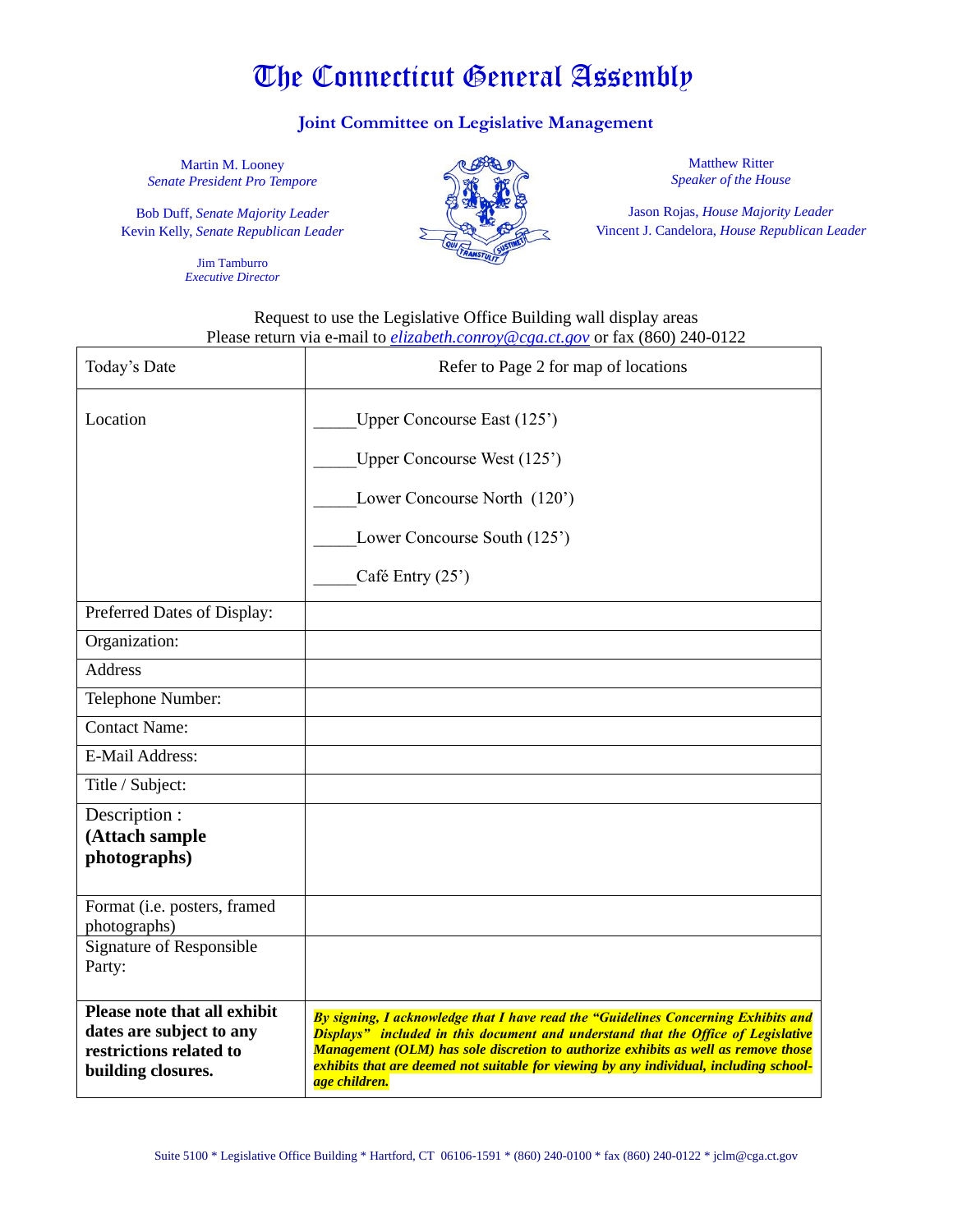## **CONCOURSE**